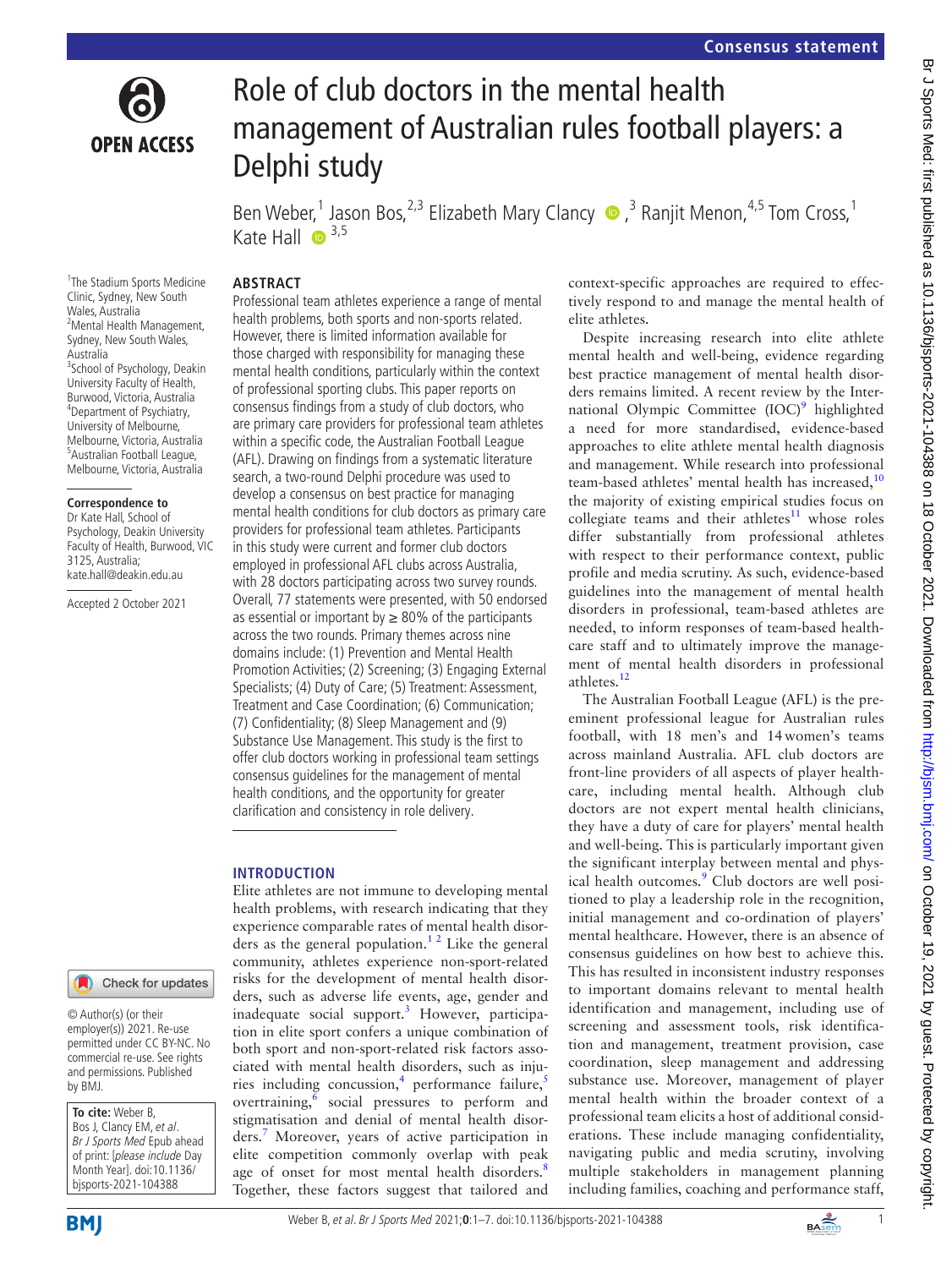and remaining aware of the implications for team performance and well-being.

There is thus a need to establish consensus about best practice and the role and responsibilities of club doctors in the mental health management of professional athletes in the AFL, which this study set out to achieve.

## **METHOD**

## **Methodology and survey development**

This study employed a modified Delphi methodology<sup>[13 14](#page-5-11)</sup> to develop consensus on the role of club doctors in addressing and managing professional player mental health.

A systematic search of relevant databases (ie, Medline, PsycINFO, Embase and SportDiscus) was conducted in December 2019 using the following search terms: *mental health* ("mental health") OR ("addict\*") AND *elite athletes* ("elite athlete\*") OR ("team sport\*") OR ("elite sport\*") AND *treatment/management* ("intervention\*") OR ("treatment\*") OR ("screen\*") OR ("management"). No date exclusions were applied, but only English-language papers were reviewed. This yielded a total of 279 studies, of which 257 were excluded based on title and/or abstract, resulting in a total of 22 papers which were reviewed for relevant content.

Using findings from the above literature review, alongside author expertise, an initial list of potential club doctor actions and roles were generated by the authors. Statements were reviewed to ensure clarity, limiting each statement to a single idea and providing alternatives where relevant. Statements were clustered thematically to reflect mental health promotion, screening and risk identification, treatment of mental health disorders, communication and information management. Additional items were added in a second-round survey, based on first-round participant suggestions. A full list of survey items is provided in [table](#page-2-0) 1.

## **Participants**

Eligible participants for this study were registered club doctors currently or previously working with professional men's and women's AFL teams. To preserve anonymity, information regarding club affiliation, age and gender was not requested. A sample of 20 participants has been deemed sufficient in prior literature.<sup>15</sup> This was exceeded, with 35 participants consenting and 28 participating in this study across two survey rounds. This represents 56% of the estimated 50 AFL club doctors currently affiliated with teams.

## **Procedure**

After obtaining ethical approval from (blinded for review) University's Ethics in Human Research Committee, the initial survey was sent in April 2020 to participants via their professional group, the AFL Doctors Association (AFLDA). For all statements, participants were asked to rate the importance of the item on a 5-point Likert scale. Response options were essential (1), important (2), depends (3), not important (4), should not be included (5), with an option to nominate 'do not know'. Participants could also add additional items via free-text response options, if they felt important areas were unaddressed.

After the first-round survey was completed, statements endorsed as 'essential' or 'important' by more than 80% of respondents were retained, while statements endorsed as 'essential' or 'important' by less than 60% of respondents were rejected. The remaining statements, in addition to newly proposed items, were presented to participants, again via the AFLDA, in a

second-round survey in June 2020. The same criteria for retention and/or rejection were applied. As such, consensus represents the view of more than 80% of respondents across two survey rounds.

## **RESULTS**

## **Characteristics of participants**

A total of 28 participants completed the first-round survey; of these, 22 (79%) completed the second-round survey. The majority of participants were currently working as AFL club doctors (96%) and reported considerable breadth of experience, with 39% having worked for more than ten years, 11% having worked for 5–10 years, 25% between 2–5years and 25% for less than 2years.

## **Consensus**

The responses provided by club doctors fell within nine domains: (1) prevention and mental health promotion activities; (2) screening and risk identification; (3) engaging external specialists; (4) duty of care; (5) assessment, treatment and case coordination; (6) communication; (7) confidentiality; (8) sleep management and (9) substance use management. [Table](#page-2-0) 1 details specific activities included under each domain and the level of agreement.

## **DISCUSSION**

This study used a modified Delphi procedure to establish consensus about the role of club doctors in the mental health management of elite athletes in professional teams. Prevention and mental health promotion activities as well as regular mental health screening were identified as within the scope of the club doctor role. The participants strongly endorsed that club doctors should be aware of and engaged in whole-of-club mental health promotion activities, which should be evidence based, multidisciplinary and delivered by those with relevant expertise. In line with these views, a comprehensive mental health framework has been proposed<sup>[3](#page-5-1)</sup> for promotion of athlete mental health and wellbeing. This framework suggests that preventative components, such as mental health literacy training and screening tools are essential components within any elite or professional sporting context.

There was consensus that valid, reliable and standardised screening tools should be used at specific time frames in the athlete's career, namely, recruitment, preseason, end of season and end of contract or retirement, as well as critical life events or stressors. These views align with recommendations for standardised mental health screening tools by the IOC, who have developed the Sport Mental Health Assessment Tool and the Sport Mental Health Recognition Tool. This standardised assessment tool is one example of an athlete specific screening tool that could be implemented in sporting programmes for early identification of mental health symptoms.<sup>16</sup> It was noted that additional mental health screening in the case of concussion was not sufficiently endorsed to meet acceptance criteria (78.3%). Existing AFL concussion protocols mandate use of the SCAT5<sup>[17](#page-5-14)</sup> which incorporates brief screening for psychological symptoms, and may be deemed sufficient. However, we also note emerging evidence of associations between concussion and mental health symptoms, $18^{19}$  and this result may suggest a need for further training for club doctors in this area.

The participants strongly agreed that club doctors ultimately held the duty of care for player mental health; however, it was also agreed that within each club, a nominated health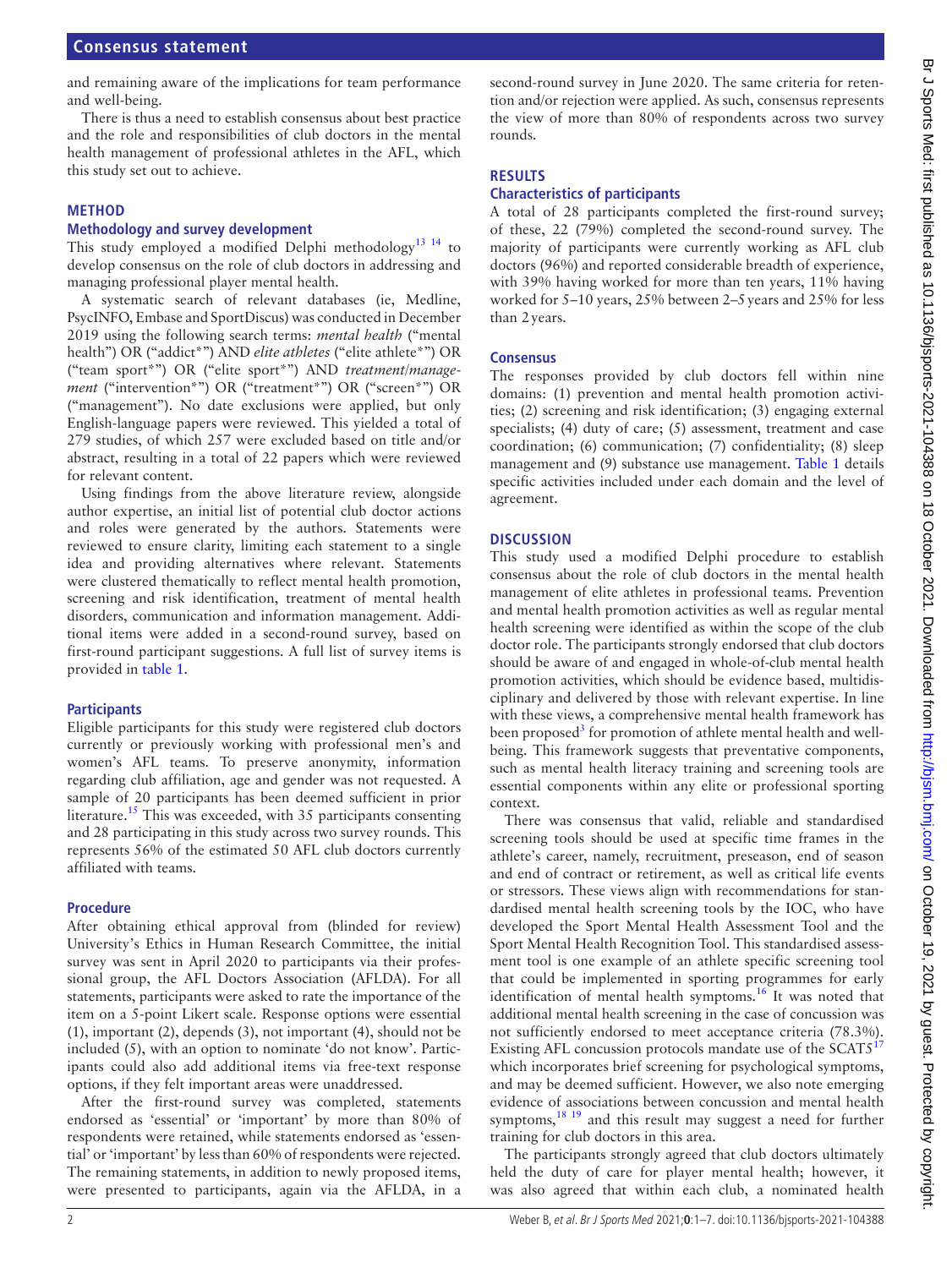<span id="page-2-0"></span>

| Results of two survey rounds showing level of agreement with statements regarding club doctor role and responsibilities<br>Table 1                                                                                                                                        |         |         |  |
|---------------------------------------------------------------------------------------------------------------------------------------------------------------------------------------------------------------------------------------------------------------------------|---------|---------|--|
|                                                                                                                                                                                                                                                                           | Round 1 | Round 2 |  |
| 1. Prevention and mental health promotion activities                                                                                                                                                                                                                      |         |         |  |
| 1.1. Club doctors should be aware of all whole of club promotion and prevention programmes.                                                                                                                                                                               | 100%    |         |  |
| 1.2. Club doctors should be engaged in whole of club mental health promotion and prevention programmes.                                                                                                                                                                   | 89.3%   |         |  |
| 1.3. Whole of club mental health promotion and prevention programmes should be delivered by appropriately qualified professionals.                                                                                                                                        | 100%    |         |  |
| 1.4. Club doctors should contribute their specific expertise as relevant to the design and delivery of promotion and prevention programmes.                                                                                                                               | 85.7%   |         |  |
| 1.5. All prevention and health promotion activities should be evidence based and multidisciplinary.                                                                                                                                                                       | 96.4%   |         |  |
| 1.6. Providers of mental healthcare develop a rapport with athletes, even if this is outside professional consultations, given the importance                                                                                                                             | 89.3%   |         |  |
| placed by athletes on establishing relationships with providers to facilitate help seeking.                                                                                                                                                                               |         |         |  |
| 1.7. When working with elite athletes, club doctors should reconceptualise 'mental toughness' as 'mental fitness' to help to decrease<br>perceptions of stigma around working with sport psychologists and talking about mental health.                                   | 85.7%   |         |  |
| 2. Screening and risk identification                                                                                                                                                                                                                                      |         |         |  |
| 2.1. Each club has at least one nominated health professional with relevant expertise, who is responsible for mental health screening.                                                                                                                                    | 92.9%   |         |  |
| 2.2. Screening should involve suitable valid and reliable standardised screening tools for mental health disorder.                                                                                                                                                        | 89.3%   |         |  |
| 2.3. Screening tools should include population tools, such as the PHQ), DASS21, K10 and/or AUDIT.                                                                                                                                                                         | 64.3%   | 69.6%   |  |
| 2.4. Screening tools should include athlete specific screening tools, such as the Athlete Stress Inventory or the Barron Depression Screener for<br>Athletes.                                                                                                             | 75.0%   | 69.6%   |  |
| 2.5. In applying screening tools, for initial screening, compare results with population norms.                                                                                                                                                                           | 53.6%   |         |  |
| 2.6. In applying screening tools for subsequent screening, compare results with individual's own baseline.                                                                                                                                                                | 100%    |         |  |
| 2.7. Screening should be conducted regularly.                                                                                                                                                                                                                             | 75.0%   | 78.3%   |  |
| 2.8. Minimum screening is indicated at recruitment.                                                                                                                                                                                                                       | 96.4%   |         |  |
| 2.9. Minimum screening is indicated at preseason/end of season.                                                                                                                                                                                                           | 71.4%   | 91.3%   |  |
| 2.10. Minimum screening is indicated at mid-season.                                                                                                                                                                                                                       | 35.7%   |         |  |
| 2.11. Minimum screening is indicated at end of contract/retirement.                                                                                                                                                                                                       | 85.7%   |         |  |
| 2.12. Additional screening is required as indicated in case of injuries.                                                                                                                                                                                                  | 71.4%   | 78.3%   |  |
| 2.13. Additional screening is required as indicated in case of concussion.                                                                                                                                                                                                | 64.3%   | 78.3%   |  |
| 2.14. Additional screening is required as indicated in case of critical life events/stressors.                                                                                                                                                                            | 85.7%   |         |  |
| 3. Engaging external specialists                                                                                                                                                                                                                                          |         |         |  |
| 3.1. If screening is indicated, a qualified mental health professional should conduct a comprehensive psychosocial assessment. This may<br>involve one or more specialists as needed.                                                                                     | 64.3%   | 47.8%   |  |
| 3.2. The club doctor must be aware of and engaged in coordination of external mental health assessment.                                                                                                                                                                   | 96.4%   |         |  |
| 3.3. The club doctor is responsible for making referrals for external mental health assessment.                                                                                                                                                                           | 75.0%   | 91.3%   |  |
| 3.4. Club doctors should consider psychological, as well as physical factors, when treating and coordinating care for injured players.                                                                                                                                    | 100%    |         |  |
| 3.5. If a player is referred to an orthopaedic or neurosurgeon, they should not be relied on to address the psychological issues related to<br>injury, surgery or rehab of an athlete.                                                                                    | 78.6%   | 95.7%   |  |
| 3.6. A qualified mental health professional should be engaged for assessment and management of any associated psychological issues.                                                                                                                                       | 82.1%   |         |  |
| 4. Duty of care                                                                                                                                                                                                                                                           |         |         |  |
| 4.1. The club doctor holds duty of care for the player's mental health.                                                                                                                                                                                                   | 89.3%   |         |  |
| 4.2. A nominated club health professional (either the club doctor or another suitable mental health professional internal to the club) is the<br>case coordinator.                                                                                                        | 100%    |         |  |
| 4.3. If the club doctor who holds duty of care refers to a specialist psychiatrist, they share duty of care for the player's mental health.                                                                                                                               | 96.4%   |         |  |
| 5. Assessment, treatment and case coordination                                                                                                                                                                                                                            |         |         |  |
| 5.1. If the club doctor has appropriate clinical expertise, they can be responsible for delivery of comprehensive assessment, treatment plan,<br>specialised pharmacotherapy management and ongoing evidence-based psychological interventions.                           | 88.0%   |         |  |
| 5.2. If the club doctor does not have appropriate clinical expertise, the club doctor is responsible for coordination of comprehensive<br>assessment and treatment plan, including specialised pharmacotherapy management and evidence-based psychological interventions. | 80.0%   | 87.0%   |  |
| 5.3. Players should be discouraged from playing through distress, whether physical or mental.                                                                                                                                                                             | 26.9%   |         |  |
| 5.4. If the club doctor has appropriate clinical expertise, they can be responsible for primary delivery of evidence-based psychological<br>interventions.                                                                                                                | 88.5%   |         |  |
| 5.5. If the club doctor does not have appropriate clinical expertise, they are responsible for coordination of communication between<br>multidisciplinary providers and documentation.                                                                                    | 92.3%   |         |  |
| 5.6. This coordination role can be delegated to the case coordinator, but the club doctor must maintain duty of care and oversight of<br>treatment progress.                                                                                                              | 96.2%   |         |  |
| 5.7. Secondary and tertiary management: the club doctor is responsible for referral to appropriate external expertise, including IP admissions<br>and residential programmes.                                                                                             | 92.3%   |         |  |
| 5.8. If the club doctor has appropriate clinical expertise, they can be responsible for ongoing mental health delivery of evidence-based<br>psychological interventions.                                                                                                  | 77.8%   | 69.6%   |  |
| 5.9. If the club doctor does not have appropriate clinical expertise, they are responsible for coordination of communication between<br>multidisciplinary providers and documentation.                                                                                    | 96.4%   |         |  |
| 5.10. This role can be delegated to the case coordinator, but the club doctor must maintain duty of care and oversight of treatment progress.                                                                                                                             | 92.9%   |         |  |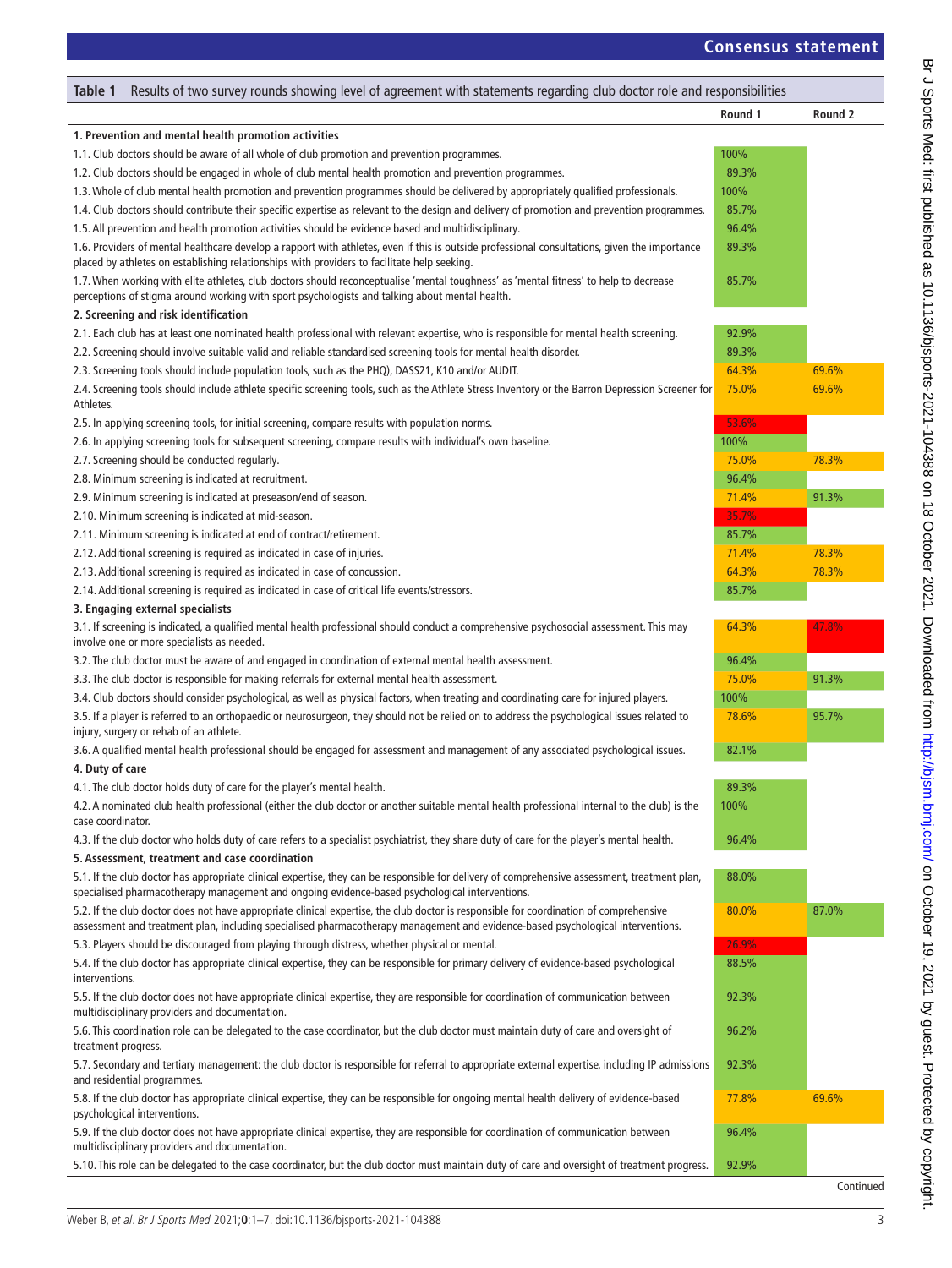## **Consensus statement**

| Table 1<br>Continued                                                                                                                                                                                                                                                                                                                                                                                                                                                                                                                                                                                           |         |         |
|----------------------------------------------------------------------------------------------------------------------------------------------------------------------------------------------------------------------------------------------------------------------------------------------------------------------------------------------------------------------------------------------------------------------------------------------------------------------------------------------------------------------------------------------------------------------------------------------------------------|---------|---------|
|                                                                                                                                                                                                                                                                                                                                                                                                                                                                                                                                                                                                                | Round 1 | Round 2 |
| 5.11. The club doctor should engage secondary referrals and consultations with trusted expertise as needed to support delivery.                                                                                                                                                                                                                                                                                                                                                                                                                                                                                | 100%    |         |
| 5.12. Case coordination meetings should be led by the nominated case coordinator.                                                                                                                                                                                                                                                                                                                                                                                                                                                                                                                              | 96.4%   |         |
| 5.13. The club doctor is responsible for providing a discharge summary, with player consent, on club transfer, retirement or delisting to a<br>designated physician.                                                                                                                                                                                                                                                                                                                                                                                                                                           | 78.6%   | 78.3%   |
| 6. Communication                                                                                                                                                                                                                                                                                                                                                                                                                                                                                                                                                                                               |         |         |
| 6.1. The club doctor should be aware of the club's social media policy.                                                                                                                                                                                                                                                                                                                                                                                                                                                                                                                                        | 100%    |         |
| 6.2. The club doctor should be involved in a decision to notify, or not notify, the media of a player's mental health disorders.                                                                                                                                                                                                                                                                                                                                                                                                                                                                               | 92.9%   |         |
| 6.3. The club doctor should not communicate directly with the media about players.                                                                                                                                                                                                                                                                                                                                                                                                                                                                                                                             | 85.7%   |         |
| 6.4. The club doctor should ensure adequate support is provided to a player when unwanted media attention is gained.                                                                                                                                                                                                                                                                                                                                                                                                                                                                                           | 96.4%   |         |
| 6.5. Club doctors should take advantage of social media and online platforms to disseminate knowledge about protecting the mental health<br>of elite athletes.                                                                                                                                                                                                                                                                                                                                                                                                                                                 | 14.3%   |         |
| 6.6. The club doctor should encourage a player to communicate to the media/public about a mental health disorder.                                                                                                                                                                                                                                                                                                                                                                                                                                                                                              | $0\%$   |         |
| 6.7. The club doctor should encourage the involvement of family and friends in the management of a player's mental health disorder.                                                                                                                                                                                                                                                                                                                                                                                                                                                                            | 64.3%   | 73.9%   |
| 6.8. Key family members should be present when the club doctor delivers individual or group interventions regarding alcohol or substance<br>use.                                                                                                                                                                                                                                                                                                                                                                                                                                                               | 10.7%   |         |
| 6.9. The club doctor or case coordinator should be the point of contact between the club and the family and friends of a player with a mental<br>health disorder.                                                                                                                                                                                                                                                                                                                                                                                                                                              | 60.7%   | 52.2%   |
| 6.10. The club doctor or case coordinator should communicate updates on a player's mental health disorder to the coaching staff.                                                                                                                                                                                                                                                                                                                                                                                                                                                                               | 28.6%   |         |
| 6.11. Education programmes should be made available to coaching staff to enhance their understanding of mental health disorders and<br>needs and to assist them to facilitate help-seeking among players.                                                                                                                                                                                                                                                                                                                                                                                                      | 96.4%   |         |
| 6.12. Clubs should encourage and actively facilitate a positive relationship between players and their mental health staff.                                                                                                                                                                                                                                                                                                                                                                                                                                                                                    | 96.4%   |         |
| 6.13. Clubs should ensure all staff who have contact with players are educated to increase their mental health literacy.                                                                                                                                                                                                                                                                                                                                                                                                                                                                                       | 92.9%   |         |
| 7. Confidentiality                                                                                                                                                                                                                                                                                                                                                                                                                                                                                                                                                                                             |         |         |
| 7.1. Club doctors should be familiar with all relevant Commonwealth, State and Territory legislation, particularly where relevant to private<br>and medical records. If in doubt, club doctors should consult with the AMA or their medical indemnity insurer.                                                                                                                                                                                                                                                                                                                                                 | 100%    |         |
| 7.2. Other than exceptional circumstances permitted or required by law (see below), a club doctor should not, without the patient's express<br>up-to-date written consent, release medical records to persons other than the patient unless the patient would reasonably expect such<br>disclosure to take place, in accordance with relevant privacy legislation. For example, it is likely a patient who has consented to the collection<br>of their personal information for their healthcare may reasonably expect the doctor to share the patient's medical record among the treating<br>healthcare team. | 100%    |         |
| 7.3. Club doctors should base any decision to disclose a patient's medical records to a third party on considerations of individual well-being<br>of the patient, other identifiable individuals or groups and the public interest.                                                                                                                                                                                                                                                                                                                                                                            | 75.0%   | 82.6%   |
| 7.4. Where possible, any decision to disclose information should be discussed with the patient, and the nature of the discussion, the agreed<br>level of disclosure and implications, should be documented in the medical record, including whether the patient consented to this disclosure.                                                                                                                                                                                                                                                                                                                  | 100%    |         |
| 7.5. Where disclosure of medical records is required by a third party under legislation, as in warrants, subpoenas or court orders, the club<br>doctor should make all possible efforts to notify the individual of this occurrence and seek consent if possible.                                                                                                                                                                                                                                                                                                                                              | 100%    |         |
| 8. Sleep management                                                                                                                                                                                                                                                                                                                                                                                                                                                                                                                                                                                            |         |         |
| 8.1. Treating comorbid mental health disorders will likely be unhelpful unless any primary sleep disorder is treated                                                                                                                                                                                                                                                                                                                                                                                                                                                                                           | 71.4%   | 82.6%   |
| 8.2. The club doctor or appropriate club personnel should have the ability to track how much sleep a player is getting.                                                                                                                                                                                                                                                                                                                                                                                                                                                                                        | 82.1%   |         |
| 8.3. The club doctor should provide sleep hygiene advice to players.                                                                                                                                                                                                                                                                                                                                                                                                                                                                                                                                           | 82.1%   |         |
| 8.4. The club doctor should encourage sleep as part of a healthy training protocol.                                                                                                                                                                                                                                                                                                                                                                                                                                                                                                                            | 100%    |         |
| 8.5. Non-pharmacological treatment (such as CBT) for insomnia is preferred over medication.                                                                                                                                                                                                                                                                                                                                                                                                                                                                                                                    | 82.1%   |         |
| 8.6. Melatonin should be the first line pharmacological agent for players with insomnia.                                                                                                                                                                                                                                                                                                                                                                                                                                                                                                                       | 53.6%   |         |
| 8.7. The club doctor should only prescribe sleep aid medication according to evidence-based guidelines.                                                                                                                                                                                                                                                                                                                                                                                                                                                                                                        | 96.4%   |         |
| 9. Substance use and addiction management                                                                                                                                                                                                                                                                                                                                                                                                                                                                                                                                                                      |         |         |
| 9.1. The club doctor's role is to provide evidence-based treatment for alcohol use disorders.                                                                                                                                                                                                                                                                                                                                                                                                                                                                                                                  |         | 69.6%   |
| 9.2. The club doctor's role is to coordinate evidence-based treatment for alcohol use disorders.                                                                                                                                                                                                                                                                                                                                                                                                                                                                                                               |         | 82.6%   |
| 9.3. The club doctor's role is to provide evidence-based treatment for gambling disorder.                                                                                                                                                                                                                                                                                                                                                                                                                                                                                                                      |         | 43.5%   |
| 9.4. The club doctor's role is to coordinate evidence-based treatment for gambling disorder.                                                                                                                                                                                                                                                                                                                                                                                                                                                                                                                   |         | 56.5%   |
| 9.5. The club doctor's role is to provide evidence-based treatment for substance-use disorder.                                                                                                                                                                                                                                                                                                                                                                                                                                                                                                                 |         | 56.5%   |
| 9.6. The club doctor's role is to coordinate evidence-based treatment for substance-use disorder.                                                                                                                                                                                                                                                                                                                                                                                                                                                                                                              |         | 73.9%   |
| 9.7. The club doctor should include clinical urine testing in the treatment and behavioural management of players with a substance use<br>disorder.                                                                                                                                                                                                                                                                                                                                                                                                                                                            |         | 36.4%   |
| 9.8. The club doctor is the primarily responsible for the decision stand a player down who has an uncontrolled alcohol, gambling or substance<br>use disorder.                                                                                                                                                                                                                                                                                                                                                                                                                                                 |         | 54.5%   |
| 9.9. The club doctor should coordinate a residential stay for a player who has an uncontrolled substance use disorder.                                                                                                                                                                                                                                                                                                                                                                                                                                                                                         |         | 59.1%   |
| Green indicates > 80% endorsement of statement as essential or important.<br>Yellow indicates 60%-80% endorsement of statement as essential or important.                                                                                                                                                                                                                                                                                                                                                                                                                                                      |         |         |

Red indicates ≤60% endorsement of statement as essential or important.

Initial wording of some survey items used the phrase 'mental health condition/s' but for consistency, this has been altered to 'mental health disorder/s' throughout. AUDIT, alcohol use disorders identification test; DASS21, depression, anxiety and stress scale 21; K10, kessler psychological distress scale; PHQ, patient health questionnaire.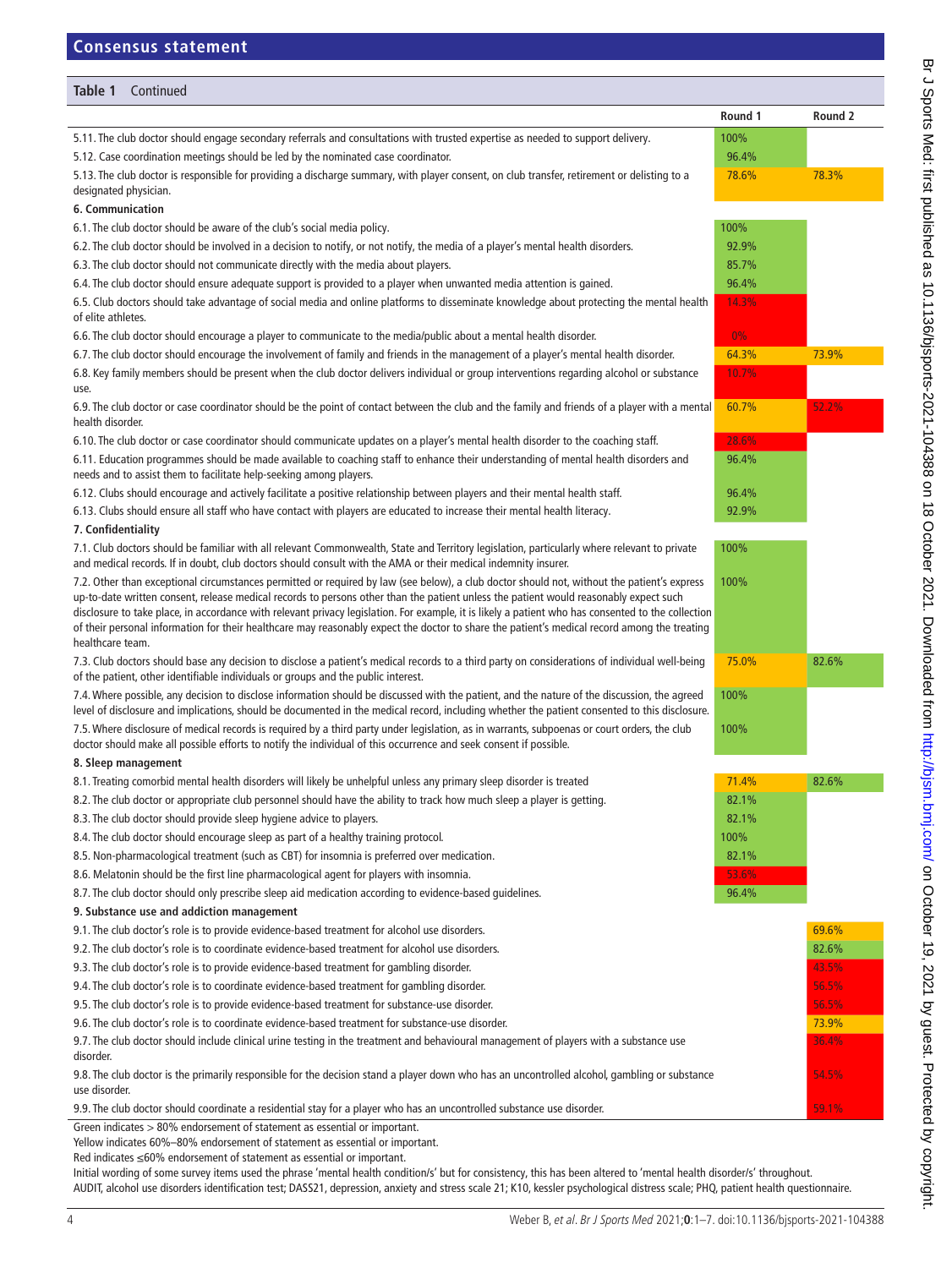professional could be embedded to manage treatment coordination and ease administrative burdens on club doctors. This nominated treatment coordinator would liaise closely with the club doctor, ensuring overall integrated management, while bringing relevant additional expertise. This view is consistent with recommendations $12$  that appointed mental health officers could be a positive addition to multidisciplinary athlete support.

Regarding treatment, the participants agreed that if club doctors had relevant clinical expertise, they could conduct mental health assessments, manage pharmacotherapy and deliver initial evidence-based treatment. Club doctors who did not have relevant experience were still acknowledged to hold a duty of care and responsibility for oversight of treatment progress. As such, club doctors would hold responsibility for treatment coordination, which could be delegated to a nominated club professional, while the club doctor maintained oversight. Such an approach could facilitate the best use of professional expertise, while embedding consistent processes within the club and ideally contributing to an athlete-centred culture of care. $20$ When engaging external specialists, the participants agreed that club doctors should be responsible for referrals to external mental health professionals, while again maintaining oversight. They also endorsed a recommendation that concurrent referrals to mental health professionals should be considered when the principal injury is physical, given significant overlap between injury and mental health decline.<sup>4</sup> They noted that physical injury specialists, such as orthopaedic surgeons or neurosurgeons, should not be assumed responsible for managing psychological sequalae of physical injuries.

The participants agreed that it was not the role of the club doctor to communicate with media, family or friends about a player's mental health disorder, nor did they believe that club doctors should be responsible for providing regular updates to coaching staff about a player's mental health. Such roles may create a conflict of interest for club doctors, $^{21}$  and could potentially jeopardise athlete-centred focus of care. $^{20}$  However, the participants agreed that club doctors should be involved in decisions to notify the media about a player's mental health disorder and be aware of the club's social media policy, so that actions can be taken in the best interests of the player's well-being. The participants endorsed standard protocols around patient confidentiality, following existing local legal and ethical protocols.

There was also agreement for a focus on building mental health literacy for all club staff, particularly those in coaching roles or other direct player contact, to understand mental health disorders and encourage help seeking, as supported by other experts. $3^{12}$  As expected, the participants agreed that club doctors must be familiar with and follow legal and professional protocols around privacy of medical information, basing all decisions to disclose information on consideration of well-being of the player, seeking consent for disclosure, and complying with legislative requirements.

Lastly, with respect to illicit drug policies, the participants agreed that the only role of the club doctor was to coordinate evidence-based treatments for alcohol use disorders, whereas directly providing treatment for alcohol, gambling and substance use was beyond the scope of their role. This last point highlighted the potential need for greater training in the management of gambling and substance use disorders for club doctors.

# **Implications**

To date, support for elite athlete mental health has focused on building mental health literacy and awareness<sup>[3](#page-5-1)</sup>; however, such an

Investment in primary prevention and early intervention are an important part of stepped care approaches to mental health, and are an important part of a whole-of-club approach to ensure the club is capable of preventing athlete mental health disorders. We note that while club doctors hold a duty of care, they cannot be solely responsible for player mental health and well-being. Within a stepped care approach, $22 \times 23$  engagement of expert tertiary resources is a valuable and efficient use of relevant expertise.

Within a given team or club, coaches, allied health staff, teammates and support staff, and external agencies such as the sport governing body, also have critical roles in management of player mental health within an integrated team. To achieve this, a focus on professional clubs as mentally healthy workplaces, $24$  where risk factors are identified and addressed, and protective factors maximised, requires input from all organisational levels. Such an approach includes a culture of mental health literacy and awareness, stigma reduction and increased capacity for individuals other than club doctors, such as teammates, coaches and other support staff, to intervene and promote early help seeking.<sup>[25 26](#page-6-0)</sup> Nonetheless, it is noted that club doctors still hold a duty of care for the player's mental health, regardless of who performs dayto-day coordination roles. Therefore, specific and continuing mental health training should be a priority for club doctors in professional sporting contexts. While all medical practitioners receive mental health and psychiatry training during their medical degree, postgraduate training in mental health is limited. For sports and exercise registrars, the Australasian College of Sport and Exercise Physicians has recently developed a specific module, *Sports Psychology for Sports Medicine*, [27](#page-6-1) in which non-trainees can also enrol. However, regular, scheduled and ongoing professional mental health training for existing sports and exercise physicians may be helpful.

A second noteworthy implication concerns the need for access to both internal and external mental health expertise. Embedding mental health clinicians within a professional team can reduce stigma associated with needing to seek 'outside help'.<sup>[28](#page-6-2)</sup> They may also be best placed to hold responsibility for screening; a role which club doctors believed was needed, yet felt uncertain about who would hold primary responsibility. Crucially, should an athlete require intervention due to emergent concerns, including deteriorating pre-existing mental health disorders, it is imperative that the club has a critical incident response plan for how to best assess the situation, bring together relevant and suitably qualified professionals (especially in regard to lower prevalence conditions), formulate the planned strategy and implement a response, as per stepped care models.<sup>22</sup> Additionally, specialist services and treatment for specific conditions, particular alcohol, substance use and gambling disorders, may require skills and expertise which are unlikely to be held by club doctors, and external providers would be necessary in such situations.

Regardless of specific screening tools used, there was consensus on the importance of screening, as part of a comprehensive early identification and intervention model of care, $2<sup>9</sup>$  again consistent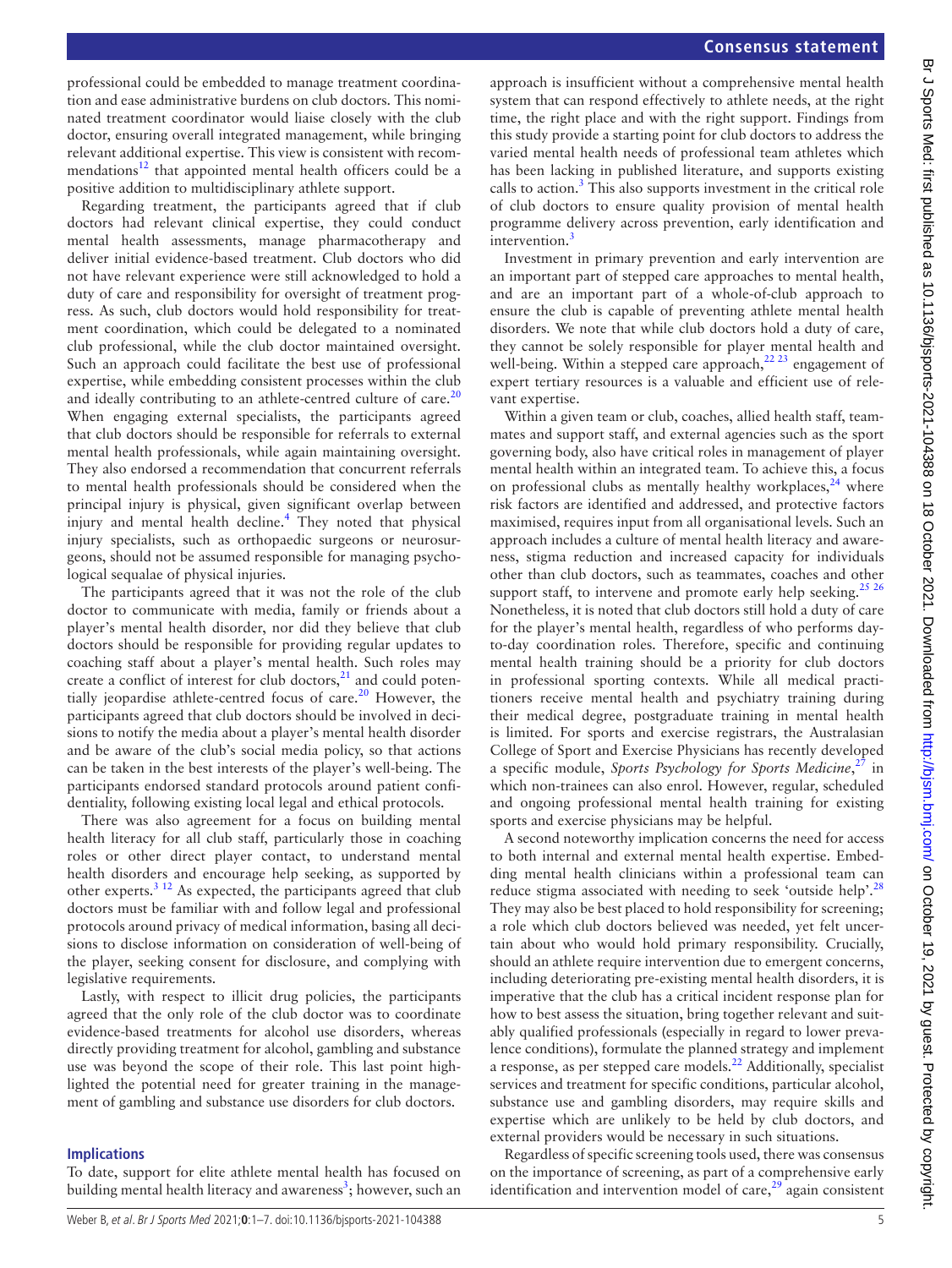## **Consensus statement**

with recommended best practice in mental health management for Olympic and other elite athletes. This offers the opportunity to triage athletes into levels of mental health risk, and then ensure access to services and resources based on their current profile, enabling the earliest and most effective mental health management.

Lastly, issues of confidentiality within the professional club setting remain challenging for club doctors. To support this, education for coaching staff and developing a psychologically safe workplace within the club, are likely to create a climate in which athletes feel that such information can be safely shared.<sup>[30](#page-6-4)</sup>

#### **Limitations**

While our findings are of interest, we note some study limitations. First, although the sample size was within recommended guidelines for a Delphi procedure,<sup>15</sup> it may not reflect the experiences and perspectives of all club doctors. Second, information regarding the club doctors' education, training and experience in mental health was not obtained due to the ethical requirements for non-identifiable information to be collected. In addition, participants were limited to club doctors and did not include primary mental health clinicians. Although this privileges the opinion of club doctors, with varying levels of expertise in mental health, this research attempts to provide an initial consensus on the roles and responsibilities of the club doctor as determined by their own peer group. Further research is warranted to broaden the scope of opinion on the role of the club doctor through a multidisciplinary lens. Third, participants surveyed work within a professional team sport operating in a single nation, in wellresourced clubs, where there are strong regulatory frameworks around mental health treatment provision. As such, implications for other sports, or non-professional teams in less well-resourced environments, should be evaluated for applicability, as other professional team sports will have cultural-specific context and nuances. Lastly, this study is based on consensus, which means that if new information becomes available, suggested domains may need to be amended accordingly. Ideally, future research will enable these questions to be further explored.

#### **CONCLUSIONS**

Our findings identify the important role that club doctors play in the management of athlete mental health in professional Australian Rules football teams. Our consensus recommendations outline the ways in which club doctors can effectively address the mental health needs of their athletes, while acknowledging their limitations. A multidisciplinary team and a whole-of-club approach are needed to optimise prevention, early identification and treatment strategies to manage player mental health.

#### **Twitter** Elizabeth Mary Clancy [@lizclancy123](https://twitter.com/lizclancy123)

**Acknowledgements** The authors gratefully acknowledge the contributions and time of those club doctors who responded to and completed our surveys.

**Contributors** Conceptualisation: BW, KH and EMC; methodology: BW, KH and EMC; formal analysis: JB and EMC; investigation: BW, EMC, KH and TC, RM: data curation: JB and EMC; writing—original draft preparation: EMC, BW, JB; writing review and editing, BW, EMC, JB, KH, TC and RM; supervision, KH and RM; project administration, EMC; funding acquisition: BW and EMC. All authors have read and agreed to the submitted version of the manuscript.

**Funding** This study was supported with funding from the AFL's Research Board and participant engagement was facilitated through the AFLDA.

**Competing interests** KH and RM were employed by the AFL as the Head of Mental Health and Wellbeing (KH) and AFL Chief Psychiatrist (RM) during this study, and have no other conflicts of interest to report. BW and TC are present and past medical doctors (respectively) at football clubs within the AFL competition, and have no other conflicts of interest to report. EMC and JB have no conflicts of

interest to declare relevant to this paper. As such, only JB and EMC had access to the raw data and analyses to minimise any conflicts due to the roles of AFL staff and club staff.

#### **Patient consent for publication** Not applicable.

**Ethics approval** The study was conducted according to the guidelines of the Declaration of Helsinki, and approved by the Human Research Ethics Committee of Deakin University, Reference HEAG-H 155-2019, Approval dated November 2019.

**Provenance and peer review** Not commissioned; externally peer reviewed.

**Open access** This is an open access article distributed in accordance with the Creative Commons Attribution Non Commercial (CC BY-NC 4.0) license, which permits others to distribute, remix, adapt, build upon this work non-commercially, and license their derivative works on different terms, provided the original work is properly cited, appropriate credit is given, any changes made indicated, and the use is non-commercial. See: [http://creativecommons.org/licenses/by-nc/4.0/.](http://creativecommons.org/licenses/by-nc/4.0/)

#### **ORCID iDs**

Elizabeth Mary Clancy <http://orcid.org/0000-0002-0167-7203> Kate Hall <http://orcid.org/0000-0001-8648-0313>

#### **REFERENCES**

- <span id="page-5-0"></span>1 Gouttebarge V, Castaldelli-Maia JM, Gorczynski P, et al. Occurrence of mental health symptoms and disorders in current and former elite athletes: a systematic review and meta-analysis. [Br J Sports Med](http://dx.doi.org/10.1136/bjsports-2019-100671) 2019;53:700–6.
- 2 Rice SM, Purcell R, De Silva S, et al. The mental health of elite athletes: a narrative systematic review. [Sports Med](http://dx.doi.org/10.1007/s40279-016-0492-2) 2016;46:1333-53.
- <span id="page-5-1"></span>3 Purcell R, Gwyther K, Rice SM. Mental health in elite athletes: increased awareness requires an early intervention framework to respond to athlete needs. Sports Med [Open](http://dx.doi.org/10.1186/s40798-019-0220-1) 2019;5:46.
- <span id="page-5-2"></span>4 Rice SM, Parker AG, Rosenbaum S, et al. Sport-related concussion and mental health outcomes in elite athletes: a systematic review. [Sports Medicine](http://dx.doi.org/10.1007/s40279-017-0810-3) 2018;48:447-65.
- <span id="page-5-3"></span>5 Hammond T, Gialloreto C, Kubas H, et al. The prevalence of failure-based depression among elite athletes. [Clin J Sport Med](http://dx.doi.org/10.1097/JSM.0b013e318287b870) 2013;23:273-7.
- <span id="page-5-4"></span>6 Frank R, Nixdorf I, Beckmann J, et al. Depression among elite athletes: prevalence and psychological factors. Deut Z Sportmed 2013;64:320–6.
- <span id="page-5-5"></span>7 Hughes L, Leavey G. Setting the bar: athletes and vulnerability to mental illness. Br J [Psychiatry](http://dx.doi.org/10.1192/bjp.bp.111.095976) 2012;200:95–6.
- <span id="page-5-6"></span>8 Kessler RC, Berglund P, Demler O, et al. Lifetime prevalence and age-of-onset distributions of DSM-IV disorders in the National comorbidity survey replication. [Arch](http://dx.doi.org/10.1001/archpsyc.62.6.593)  [Gen Psychiatry](http://dx.doi.org/10.1001/archpsyc.62.6.593) 2005;62:593–602.
- <span id="page-5-7"></span>9 Reardon CL, Hainline B, Aron CM, et al. Mental health in elite athletes: international Olympic Committee consensus statement (2019). [Br J Sports Med](http://dx.doi.org/10.1136/bjsports-2019-100715) 2019;53:667–99.
- <span id="page-5-8"></span>10 Psychological issues related to illness and injury in athletes and the team physician: a consensus Statement-2016 update. [Med Sci Sports Exerc](http://dx.doi.org/10.1249/MSS.0000000000001247) 2017;49:1043-54.
- <span id="page-5-9"></span>11 Schinke RJ, Stambulova NB, Si G, et al. International society of sport psychology position stand: Athletes' mental health, performance, and development. Int J Sport [Exerc Psychol](http://dx.doi.org/10.1080/1612197X.2017.1295557) 2018;16:622–39.
- <span id="page-5-10"></span>12 Henriksen K, Schinke R, Moesch K, et al. Consensus statement on improving the mental health of high performance athletes. [International Journal of Sport and](http://dx.doi.org/10.1080/1612197X.2019.1570473)  [Exercise Psychology](http://dx.doi.org/10.1080/1612197X.2019.1570473) 2020;18:553–60.
- <span id="page-5-11"></span>13 Adler M, Ziglio E. Gazing into the oracle: the Delphi method and its application to social policy and public health. Jessica Kingsley Publishers, 1996.
- 14 Jorm AF. Using the Delphi expert consensus method in mental health research. Aust N [Z J Psychiatry](http://dx.doi.org/10.1177/0004867415600891) 2015;49:887–97.
- <span id="page-5-12"></span>15 Akins RB, Tolson H, Cole BR. Stability of response characteristics of a Delphi panel: application of bootstrap data expansion. [BMC Med Res Methodol](http://dx.doi.org/10.1186/1471-2288-5-37) 2005;5:37.
- <span id="page-5-13"></span>16 Gouttebarge V, Bindra A, Blauwet C, et al. International Olympic Committee (IOC) sport mental health assessment tool 1 (SMHAT-1) and sport mental health recognition tool 1 (SMHRT-1): towards better support of athletes' mental health. [Br J Sports Med](http://dx.doi.org/10.1136/bjsports-2020-102411) 2021;55:30–7.
- <span id="page-5-14"></span>17 Sport concussion assessment tool - 5th edition. [Br J Sports Med](http://dx.doi.org/10.1136/bjsports-2017-097506SCAT5) 2017;51:851-8.
- <span id="page-5-15"></span>18 Rice SM, Parker AG, Rosenbaum S, et al. Sport-Related concussion and mental health outcomes in elite athletes: a systematic review. [Sports Med](http://dx.doi.org/10.1007/s40279-017-0810-3) 2018;48:447-65.
- 19 Gouttebarge V, Kerkhoffs GMMJ. Sports career-related concussion and mental health symptoms in former elite athletes. [Neurochirurgie](http://dx.doi.org/10.1016/j.neuchi.2020.01.001) 2021;67:280-2.
- <span id="page-5-16"></span>20 Dijkstra HP, Pollock N, Chakraverty R, et al. Managing the health of the elite athlete: a new integrated performance health management and coaching model. Br J Sports [Med](http://dx.doi.org/10.1136/bjsports-2013-093222) 2014;48:523–31.
- <span id="page-5-17"></span>21 Peer KS. The Changing Context of Sport and Medicine's Social Contract with Society: Implications for Sports Medicine Ethics. [Int J Athletic Therap Train](http://dx.doi.org/10.1123/ijatt.2016-0023) 2017;22:5–10.
- <span id="page-5-18"></span>22 Bower P, Gilbody S. Stepped care in psychological therapies: access, effectiveness and efficiency. narrative literature review. [Br J Psychiatry](http://dx.doi.org/10.1192/bjp.186.1.11) 2005;186:11-17.
- 23 Cross SP, Hickie I. Transdiagnostic stepped care in mental health. Public Health Res [Pract](http://dx.doi.org/10.17061/phrp2721712) 2017;27. doi:10.17061/phrp2721712. [Epub ahead of print: 27 Apr 2017].
- <span id="page-5-19"></span>24 Harvey S, Joyce S, Tan L. Developing a mentally healthy workplace: a review of the literature. Sydney: National Mental Health Commission, 2014: 73.